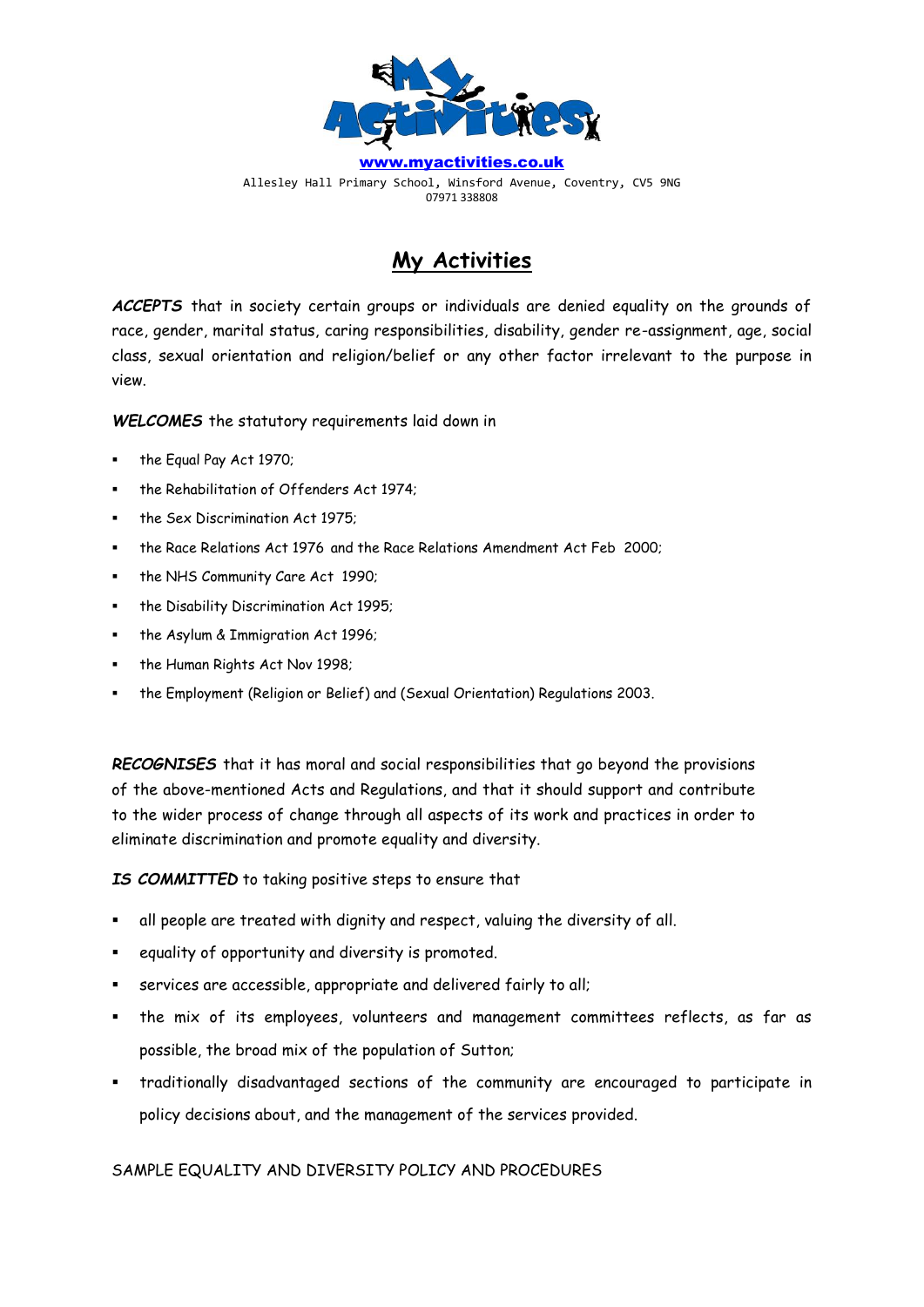

Allesley Hall Primary School, Winsford Avenue, Coventry, CV5 9NG 07971 338808

**This policy applies to all staff, volunteers, management committee members, users and the general public**

## **1 COMMITMENT**

Equality and diversity are central to the work of *My Activities*

*My Activities* will treat all people with dignity and respect, valuing the diversity of all. It will promote equality of opportunity and diversity. It will eliminate all forms of discrimination on grounds of race, gender, marital status, caring responsibilities, disability, gender re-assignment, age, social class, sexual orientation, religion/ belief, irrelevant offending background or any other factor irrelevant to the purpose in view.

It will tackle social exclusion, inequality, discrimination and disadvantage

For this policy to be successful, it is essential that everyone is committed to and involved in its delivery. *My Activities* goal is to work towards a just society free from discrimination, harassment and prejudice. *My Activities* aims to embed this in all its policies, procedures, dayto-day practices and external relationships.

## **2 AIMS**

## *My Activities* aims to:

- Provide services that are accessible according to need
- Promote equality of opportunity and diversity in volunteering, employment and development
	- Create effective partnerships with all parts of our community.

# **3 OBJECTIVES**

*My Activities* objective is to realise its standards by:

- Sustaining, regularly evaluating and continually improving its services to ensure equality and diversity principles and best practice are embedded in our performance to meet the needs of individuals and groups.
- Working together with the community to provide accessible and relevant service provision that responds to service users' needs.
- Ensuring staff, volunteers and trustees are representative of the community served and the employment policies are fair and robust.
- Responding to volunteer's & employees' needs and encouraging their development to increase their contribution to effective service delivery.
- Recognising and valuing the differences and individual contribution that all people make to the organisation.
- Challenging discrimination.
- Providing fair resource allocation.
- Being accountable.